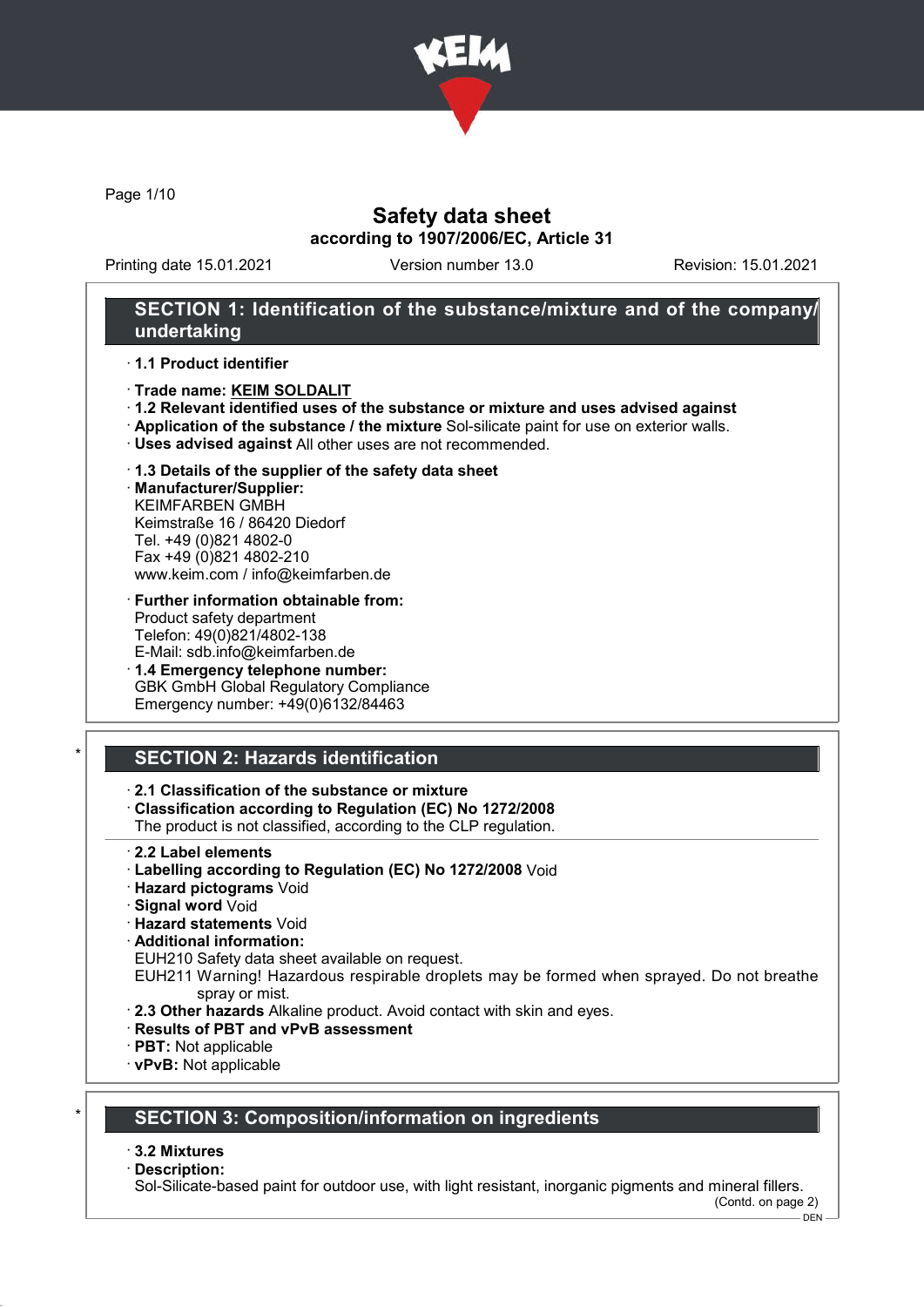

Page 2/10

# Safety data sheet according to 1907/2006/EC, Article 31

Printing date 15.01.2021 Version number 13.0 Revision: 15.01.2021

#### Trade name: KEIM SOLDALIT

| CAS: 13463-67-7                                                         | titanium dioxide [in powder form containing 1 % or more] | 10-25%    |
|-------------------------------------------------------------------------|----------------------------------------------------------|-----------|
| EINECS: 236-675-5                                                       | of particles with aerodynamic diameter $\leq 10 \mu m$ ] |           |
| Index number: 022-006-00-2<br>Reg.nr.: 01-2119486799-10-<br><b>XXXX</b> | <b>◆ Carc. 2, H351</b>                                   |           |
| CAS: 1312-76-1                                                          | Silicic acid, potassium salt                             | $< 2.5\%$ |
| EINECS: 215-199-1                                                       | Skin Irrit. 2, H315; Eye Irrit. 2, H319                  |           |
| Reg.nr.: 01-2119456888-17-                                              | Specific concentration limits:                           |           |
| <b>XXXX</b>                                                             | Skin Irrit. 2; H315: $C \ge 40$ %                        |           |
|                                                                         | Eye Irrit. 2; H319: $C \ge 40$ %                         |           |

### SECTION 4: First aid measures

· 4.1 Description of first aid measures

# · General information:

- No special measures required.
- When seeing the doctor we suggest to present this safety data sheet.
- · After inhalation: Supply fresh air; consult doctor in case of complaints.

#### · After skin contact:

- Immediately wash with water and soap and rinse thoroughly.
- Do not use solvents or thinners.
- If skin irritation continues, consult a doctor.
- · After eye contact:
- Rinse opened eye for several minutes under running water. Then consult a doctor.
- · After swallowing:
- Rinse mouth and throat well with water.
- Do not induce vomiting; call for medical help immediately.
- · 4.2 Most important symptoms and effects, both acute and delayed No further relevant information available.
- · 4.3 Indication of any immediate medical attention and special treatment needed No further relevant information available.

# SECTION 5: Firefighting measures

- · 5.1 Extinguishing media
- · Suitable extinguishing agents:
- Product itself does not burn. Co-ordinate fire-fighting measures to the fire surroundings.
- · 5.2 Special hazards arising from the substance or mixture No further relevant information available.
- · 5.3 Advice for firefighters
- · Specila protective equipment: Wear self-contained respiratory protective device.
- · Additional information

Dispose of fire debris and contaminated fire fighting water in accordance with official regulations.

(Contd. on page 3)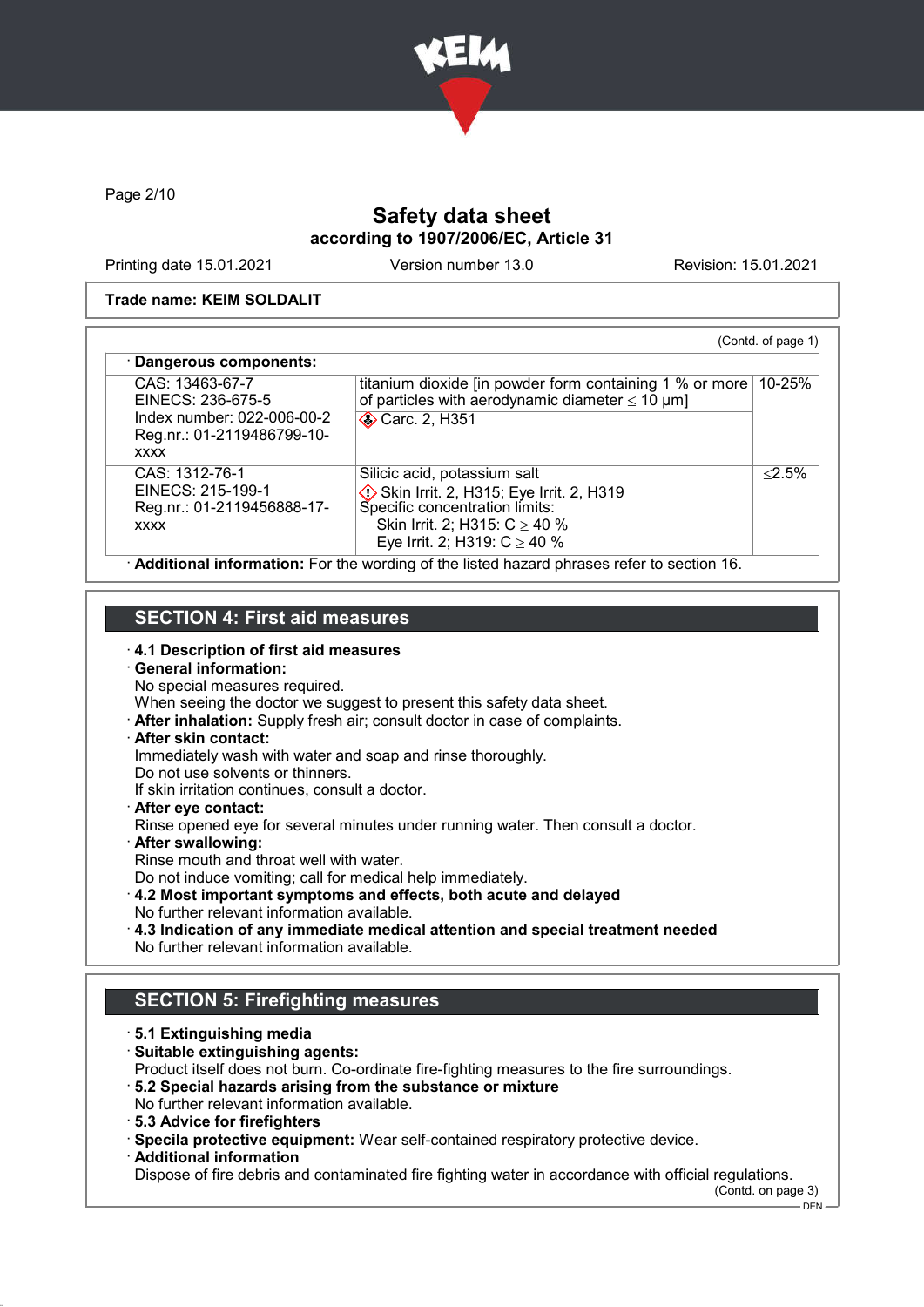

Page 3/10

# Safety data sheet according to 1907/2006/EC, Article 31

Printing date 15.01.2021 Version number 13.0 Revision: 15.01.2021

#### Trade name: KEIM SOLDALIT

In case of fire do not breathe smoke, fumes and vapours. Cool endangered receptacles with water spray.

(Contd. of page 2)

### SECTION 6: Accidental release measures

· 6.1 Personal precautions, protective equipment and emergency procedures Ensure adequate ventilation Avoid contact with skin and eyes. Particular danger of slipping on leaked/spilled product. Respect the protection rules (see section 7 a. 8). · 6.2 Environmental precautions: Do not allow product to reach soil, sewage system or any water course. Follow local governmental rules and regulations. Dilute with plenty of water. · 6.3 Methods and material for containment and cleaning up: Absorb with liquid-binding material (sand, diatomite, acid binders, universal binders, sawdust). Ensure adequate ventilation.

Dispose of the material collected according to regulations.

Clear contaminated areas thoroughly.

Flush rests with sufficient amount of water.

· 6.4 Reference to other sections

See Section 7 for information on safe handling.

See Section 8 for information on personal protection equipment.

See Section 13 for disposal information.

# SECTION 7: Handling and storage

· 7.1 Precautions for safe handling Keep receptacles tightly sealed. Avoid contact with skin and eyes. Do not inhale aerosols. Ensure good ventilation/exhaustion at the workplace. See item 8 (8.2) for information about suitable protective equipment and technical precautions. Respect the protection rules. · Information about fire - and explosion protection: The product is not flammable. No special measures required. · 7.2 Conditions for safe storage, including any incompatibilities · Storage: · Requirements to be met by storerooms and receptacles: Keep in the original containers in a cool and dry place. Store only in unopened original receptacles. · Information about storage in one common storage facility: Do not store together with acids. · Further information about storage conditions: Store in a cool place. Protect from frost.

(Contd. on page 4)

DEN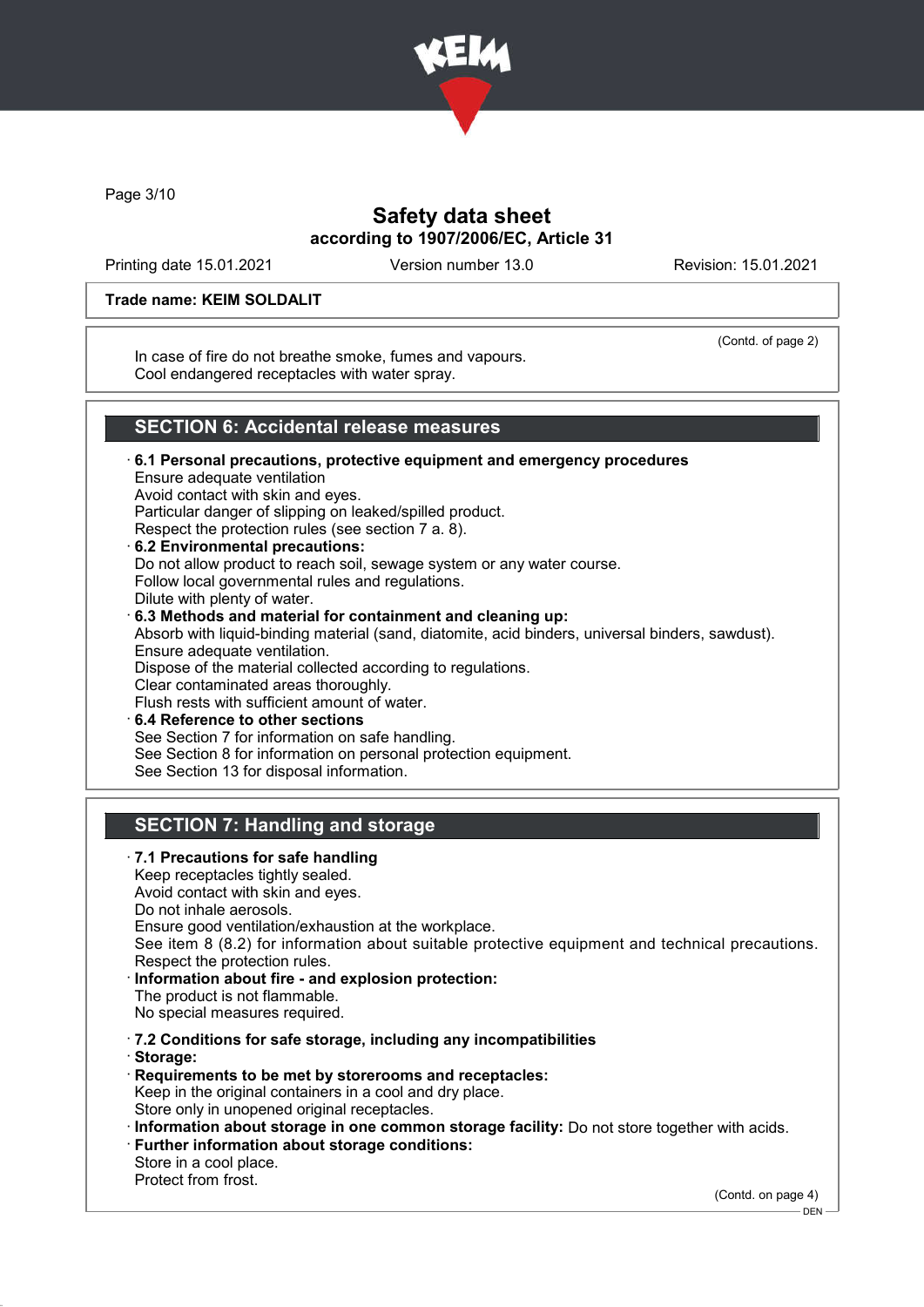

Page 4/10

# Safety data sheet according to 1907/2006/EC, Article 31

Printing date 15.01.2021 Version number 13.0 Revision: 15.01.2021

(Contd. of page 3)

#### Trade name: KEIM SOLDALIT

Protect from heat and direct sunlight.

· Storage class: 12

· 7.3 Specific end use(s) No further relevant information available.

#### SECTION 8: Exposure controls/personal protection

- · 8.1 Control parameters
- · Ingredients with limit values that require monitoring at the workplace: alveoles penetrating component
- 13463-67-7 titanium dioxide [in powder form containing 1 % or more of particles with aerodynamic diameter  $\leq 10 \text{ }\mu\text{m}$ ]

# AGW (Germany) Long-term value: 1.25\* 10\*\* ma/m<sup>3</sup>

2(II);\*alveolengängig\*\*einatembar; AGS, DFG

#### 14808-60-7 Quartz (SiO2)

MAK (Germany) alveolengängige Fraktion

· Additional information: The lists valid during the making were used as basis.

- · 8.2 Exposure controls
- · Personal protective equipment:
- · General protective and hygienic measures:

Avoid contact with the eyes and skin.

Do not inhale aerosols.

Wash hands before breaks and at the end of work.

Immediately remove all soiled and contaminated clothing.

#### **Respiratory protection:**

Use suitable respiratory protective device only when aerosol or mist is formed.

- Filter: P2
- · Protection of hands: Protective gloves

#### · Material of gloves

suitable material e.g.:

Nitrile impregnated cotton-gloves

Recommended thickness of the material:  $> 0.5$  mm

Nitrile rubber, NBR

Recommended thickness of the material:  $> 0.4$  mm

- Butyl rubber, BR
- Recommended thickness of the material:  $\geq 0.7$  mm

The selection of the suitable gloves does not only depend on the material, but also on further marks of quality and varies from manufacturer to manufacturer. As the product is a preparation of several substances, the resistance of the glove material can not be calculated in advance and has therefore to be checked prior to the application.

#### Penetration time of glove material

Value for the permeation: level  $> 6$  (480 min)

The determined penetration times according to EN 16523-1:2015 are not performed under practical conditions. Therefore a maximum wearing time, which corresponds to 50% of the penetration time, is recommended.

The exact break trough time has to be found out by the manufacturer of the protective gloves and has to be observed.

(Contd. on page 5)

DEN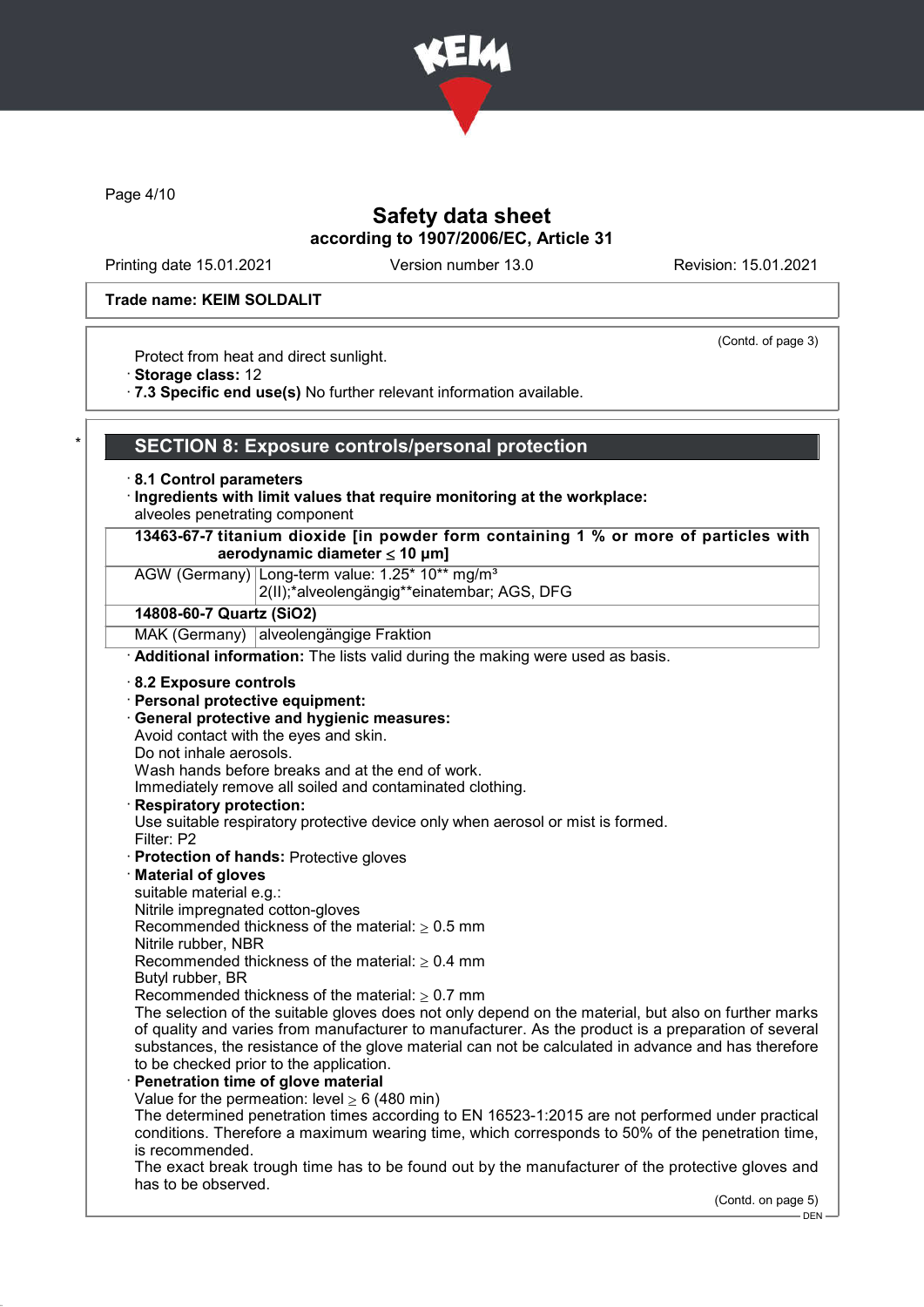

Page 5/10

# Safety data sheet according to 1907/2006/EC, Article 31

Printing date 15.01.2021 Version number 13.0 Revision: 15.01.2021

(Contd. of page 4)

#### Trade name: KEIM SOLDALIT

|  | <b>Eye protection:</b> Tightly sealed goggles |  |
|--|-----------------------------------------------|--|
|  |                                               |  |

- · Body protection:
- Protective work clothing
- After contact with skin wash thoroughly with water and apply lotion.
- · Limitation and supervision of exposure into the environment
- See Section 12 and 6.2 No further relevant information available.

# SECTION 9: Physical and chemical properties

| 9.1 Information on basic physical and chemical properties |                                               |
|-----------------------------------------------------------|-----------------------------------------------|
| <b>General Information</b>                                |                                               |
| · Appearance:                                             |                                               |
| Form:                                                     | Pasty                                         |
| Colour:                                                   | Different, according to colouring.            |
| Odour:                                                    | Weak, characteristic                          |
| Odour threshold:                                          | Not determined                                |
| · pH-value at 20 °C:                                      | $~11*$                                        |
| Change in condition                                       |                                               |
| <b>Melting point/freezing point:</b>                      | Not determined                                |
| Initial boiling point and boiling range: >100 °C          |                                               |
| · Flash point:                                            | Not applicable                                |
| · Flammability (solid, gas):                              | Not applicable                                |
| · Ignition temperature:                                   | Not determined                                |
| · Decomposition temperature:                              | Not determined                                |
| · Auto-ignition temperature:                              | Product is not selfigniting.                  |
| <b>Explosive properties:</b>                              | Product does not present an explosion hazard. |
| <b>Explosion limits:</b>                                  |                                               |
| Lower:                                                    | Not applicable                                |
| Upper:                                                    | Not applicable                                |
| Oxidising properties:                                     | Not applicable                                |
| Vapour pressure at 20 °C:                                 | $~23$ hPa                                     |
| <b>· Density at 20 °C:</b>                                | $1.5 - 1.7$ * g/cm <sup>3</sup>               |
| · Relative density                                        | Not determined                                |
| · Vapour density                                          | Not applicable.                               |
| <b>Evaporation rate</b>                                   | Not applicable.                               |
| · Solubility in / Miscibility with                        |                                               |
| water:                                                    | Fully miscible                                |
| · Partition coefficient: n-octanol/water:                 | Not applicable                                |
|                                                           | (Contd. on page 6)                            |

- DEN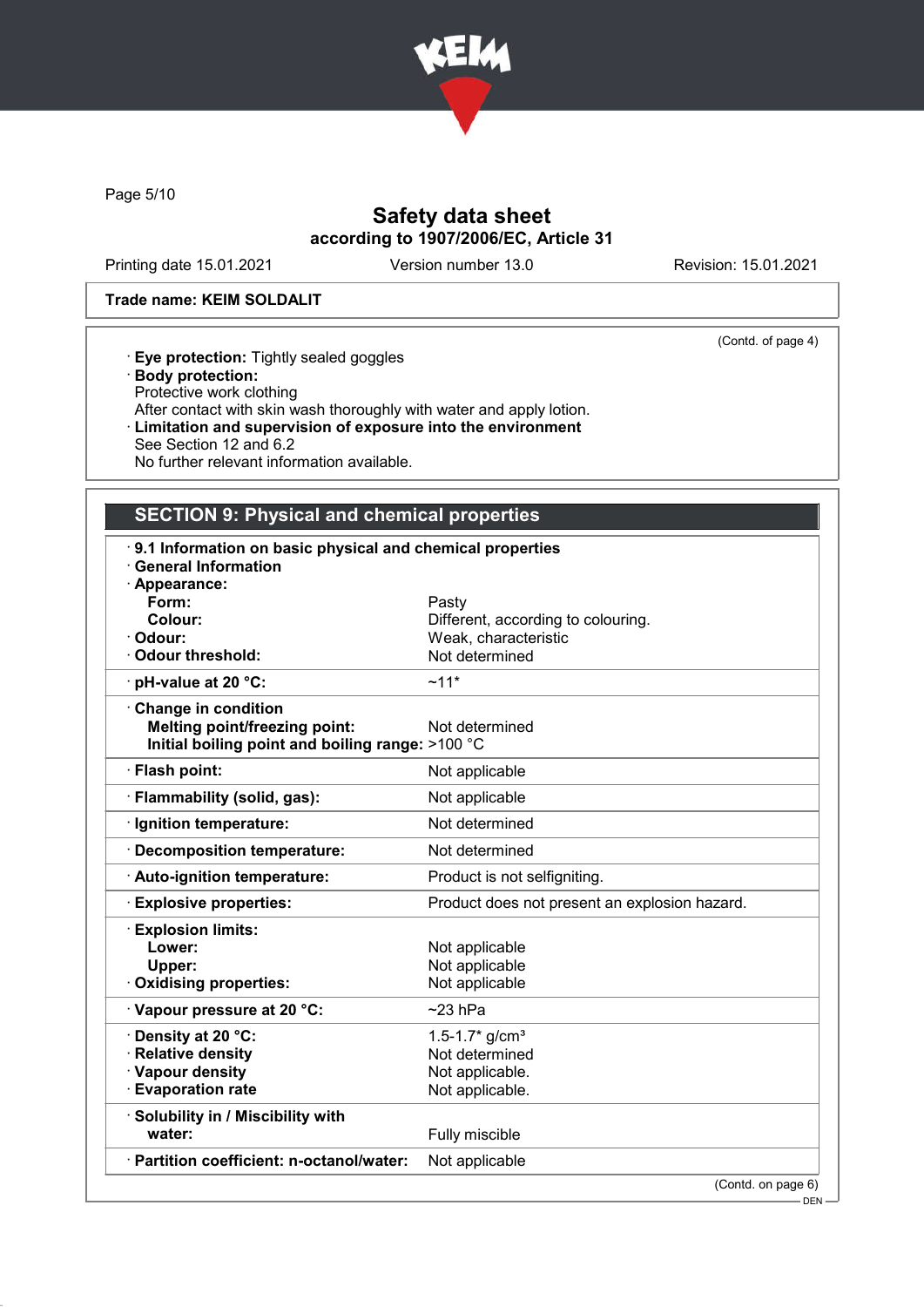

Page 6/10

# Safety data sheet according to 1907/2006/EC, Article 31

Printing date 15.01.2021 Version number 13.0 Revision: 15.01.2021

(Contd. of page 5)

#### Trade name: KEIM SOLDALIT

· Viscosity: **Dynamic at 20 °C:** 1.100-1.550<sup>\*</sup> mPas<br> **Kinematic:** Not determined

Not determined

· 9.2 Other information \* The values are for freshly produced material and may change with the time.

# SECTION 10: Stability and reactivity

- · 10.1 Reactivity No further relevant information available.
- · 10.2 Chemical stability Stable under normal conditions of storage and use.
- · Thermal decomposition / conditions to be avoided:
- No decomposition if used according to specifications.
- · 10.3 Possibility of hazardous reactions No dangerous reactions known.
- · 10.4 Conditions to avoid No further relevant information available.
- · 10.5 Incompatible materials: Acids
- · 10.6 Hazardous decomposition products:

No hazardous decomposition products if stored and handled as prescribed.

# **SECTION 11: Toxicological information**

· 11.1 Information on toxicological effects

· Acute toxicity Based on available data, the classification criteria are not met.

#### · LD/LC50 values relevant for classification:

13463-67-7 titanium dioxide [in powder form containing 1 % or more of particles with aerodynamic diameter ≤ 10 μm]

|                                        |                                  | Inhalative $ ATE \text{ mix } (4h)  > 5 \text{ mg/l } (inhalation)$ |  |
|----------------------------------------|----------------------------------|---------------------------------------------------------------------|--|
|                                        | >2,000 mg/kg (dermal)<br>ATE mix |                                                                     |  |
|                                        |                                  | $>2,000$ mg/kg (orally)                                             |  |
|                                        | <b>NOAEL</b>                     | 3,500 mg/kg /Oral (rat) (90d)                                       |  |
| 1312-76-1 Silicic acid, potassium salt |                                  |                                                                     |  |
| Oral                                   | LD50                             | >5,000 mg/kg (rat) (OECD 401)                                       |  |
| Dermal                                 | LD50                             | >5,000 mg/kg (rat) (OECD 402)                                       |  |
| Inhalative   LC50/4 h                  |                                  | $>5$ mg/l (rat)                                                     |  |
| <b>Primary irritant effect:</b>        |                                  |                                                                     |  |

· Primary irritant effect:

· Skin corrosion/irritation Frequent persistent contact with the skin may cause skin irritation.

· Serious eye damage/irritation In case of longer exposure, irritating effect is possible.

· during inhalation: Irritant effect possible.

· during swallowing: Irritant effect possible

· Respiratory or skin sensitisation Based on available data, the classification criteria are not met.

(Contd. on page 7)  $-$  DEN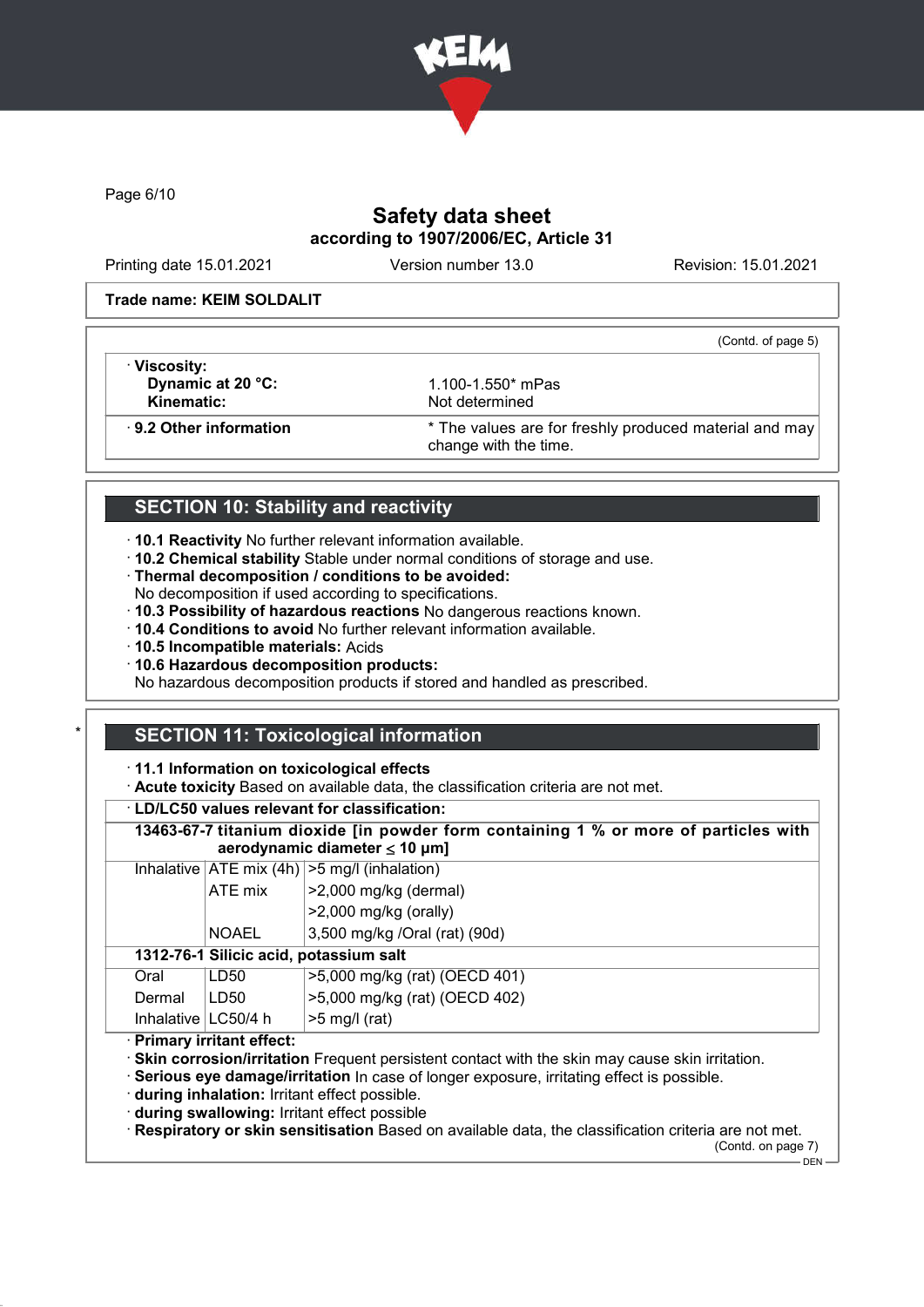

Page 7/10

# Safety data sheet according to 1907/2006/EC, Article 31

Printing date 15.01.2021 Version number 13.0 Revision: 15.01.2021

(Contd. of page 6)

#### Trade name: KEIM SOLDALIT

#### · Other information (about experimental toxicology):

Experimental analysis are not available.

The product was not tested. The statements on toxicology have been derived from the properties of the individual components.

· Subacute to chronic toxicity:

#### **Repeated dose toxicity**

13463-67-7 titanium dioxide [in powder form containing 1 % or more of particles with aerodynamic diameter ≤ 10 μm]

Inhalative  $NOAEC$  10 mg/m<sup>3</sup> (rat) (90d)

· CMR effects (carcinogenity, mutagenicity and toxicity for reproduction) Not applicable

· Germ cell mutagenicity Based on available data, the classification criteria are not met.

- · Carcinogenicity Based on available data, the classification criteria are not met.
- · Reproductive toxicity Based on available data, the classification criteria are not met.

· STOT-single exposure Based on available data, the classification criteria are not met.

· STOT-repeated exposure Based on available data, the classification criteria are not met.

· Aspiration hazard Based on available data, the classification criteria are not met.

# **SECTION 12: Ecological information**

· 12.1 Toxicity

|                  | 13463-67-7 titanium dioxide [in powder form containing 1 % or more of particles with<br>aerodynamic diameter $\leq 10 \mu m$ ]                                                                                                       |                    |  |  |  |
|------------------|--------------------------------------------------------------------------------------------------------------------------------------------------------------------------------------------------------------------------------------|--------------------|--|--|--|
| NOEC             | $\geq$ 100,000 mg/kg (sediment fresh water)                                                                                                                                                                                          |                    |  |  |  |
| EC <sub>50</sub> | >100 mg/kg (freshwater alga) (OECD 201)                                                                                                                                                                                              |                    |  |  |  |
| EC 50            | >10,000 mg/l (algae) (ISO 10253)                                                                                                                                                                                                     |                    |  |  |  |
| LC 50            | >10,000 mg/l (marine fish) (OECD 203)                                                                                                                                                                                                |                    |  |  |  |
|                  | >1,000 mg/l (freshwater fish) (EPA-540/9-85-006)                                                                                                                                                                                     |                    |  |  |  |
|                  | >1,000 mg/l (daphnia) (OECD 202)                                                                                                                                                                                                     |                    |  |  |  |
|                  | 1312-76-1 Silicic acid, potassium salt                                                                                                                                                                                               |                    |  |  |  |
| <b>NOEC</b>      | $>1$ mg/l (fish)                                                                                                                                                                                                                     |                    |  |  |  |
|                  | >1 mg/l (invertebrates)                                                                                                                                                                                                              |                    |  |  |  |
|                  | EC 50/48h   > 100 mg/l (daphnia) (OECD 202)                                                                                                                                                                                          |                    |  |  |  |
|                  | EC 50/72 h $ >100$ mg/l (algae)                                                                                                                                                                                                      |                    |  |  |  |
|                  | LC 50/96 h   > 100 mg/l (fish) (DIN EN ISO 7346-2)                                                                                                                                                                                   |                    |  |  |  |
| EC 0             | >1,000 mg/l (activated sludge) (30min)                                                                                                                                                                                               |                    |  |  |  |
|                  | · 12.2 Persistence and degradability No further relevant information available.<br>. 12.3 Bioaccumulative potential No further relevant information available.<br>. 12.4 Mobility in soil No further relevant information available. |                    |  |  |  |
|                  |                                                                                                                                                                                                                                      | (Contd. on page 8) |  |  |  |

DEN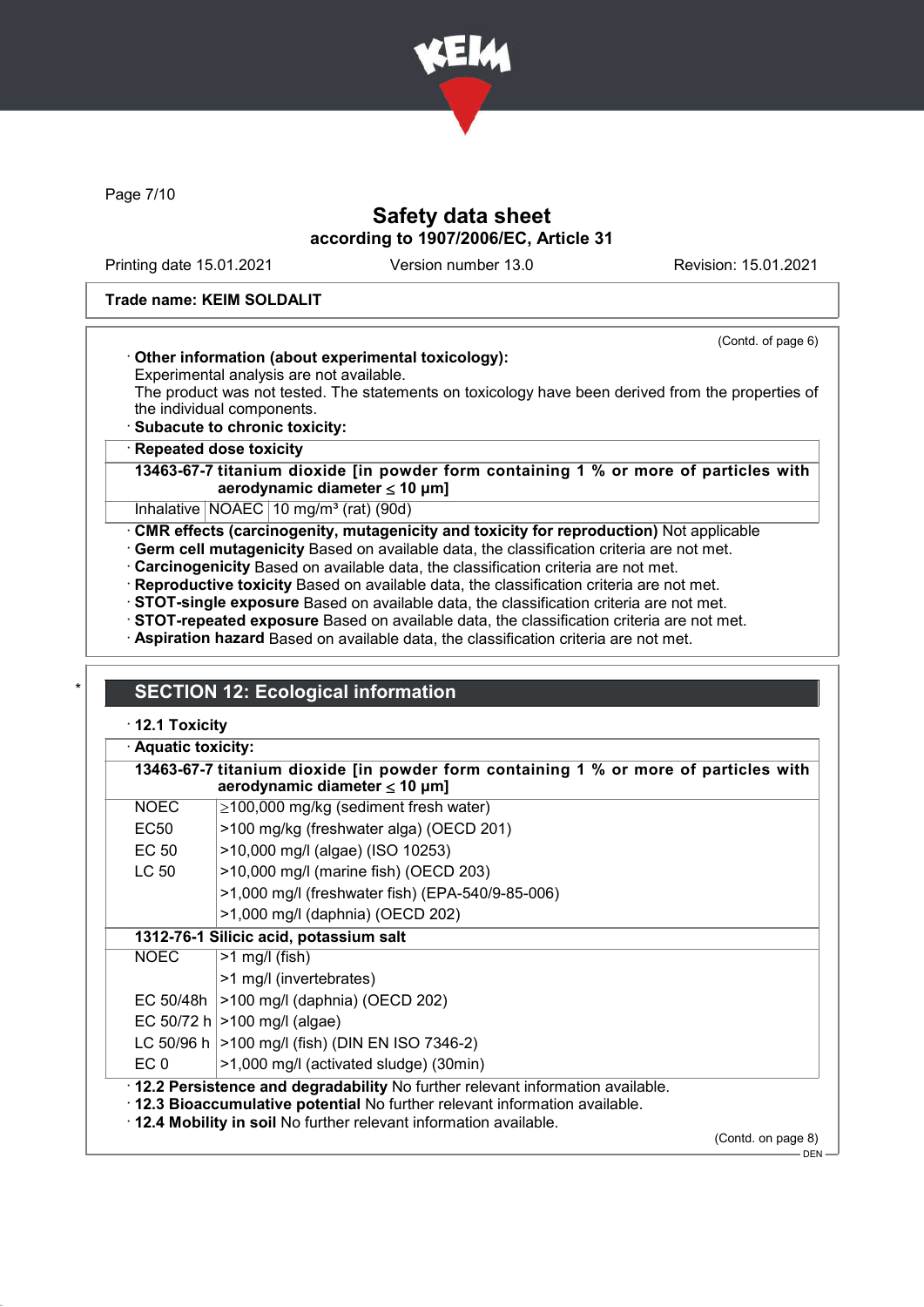

Page 8/10

## Safety data sheet according to 1907/2006/EC, Article 31

Printing date 15.01.2021 Version number 13.0 Revision: 15.01.2021

(Contd. of page 7)

#### Trade name: KEIM SOLDALIT

#### · Additional ecological information:

· AOX-indication:

Due to the substance of content which do not include organic jointed halogens, the product can not take influence on the AOX-load of the waste water.

· According to the formulation contains the following heavy metals and compounds from the EU guideline NO. 2006/11/EC:

The product contains TiO2, BaSO4.

#### · General notes:

At present there are no ecotoxicological assessments.

The statements on ecotoxicology have been derived from the properties of the individual components.

Water hazard class 1 (German Regulation) (Self-assessment): slightly hazardous for water Do not allow product to reach ground water, water course or sewage system.

- · 12.5 Results of PBT and vPvB assessment
- · PBT: Not applicable
- · vPvB: Not applicable

· 12.6 Other adverse effects No further relevant information available.

# SECTION 13: Disposal considerations

· 13.1 Waste treatment methods

#### · Recommendation

Must not be disposed with household garbage. Do not allow product to reach sewage system. Disposal must be made according to official regulations.

· European waste catalogue

08 01 12 waste paint and varnish other than those mentioned in 08 01 11

· Uncleaned packaging:

· Recommendation: Disposal must be made according to official regulations.

· Recommended cleansing agents: Water, if necessary with cleansing agents.

| $\cdot$ 14.1 UN-Number          |      |                    |
|---------------------------------|------|--------------------|
| <b>ADR, IMDG, IATA</b>          | Void |                    |
| 14.2 UN proper shipping name    |      |                    |
| · ADR, IMDG, IATA               | Void |                    |
| 14.3 Transport hazard class(es) |      |                    |
| · ADR, IMDG, IATA               |      |                    |
| · Class                         | Void |                    |
| 14.4 Packing group              |      |                    |
| · ADR, IMDG, IATA               | Void |                    |
|                                 |      | (Contd. on page 9) |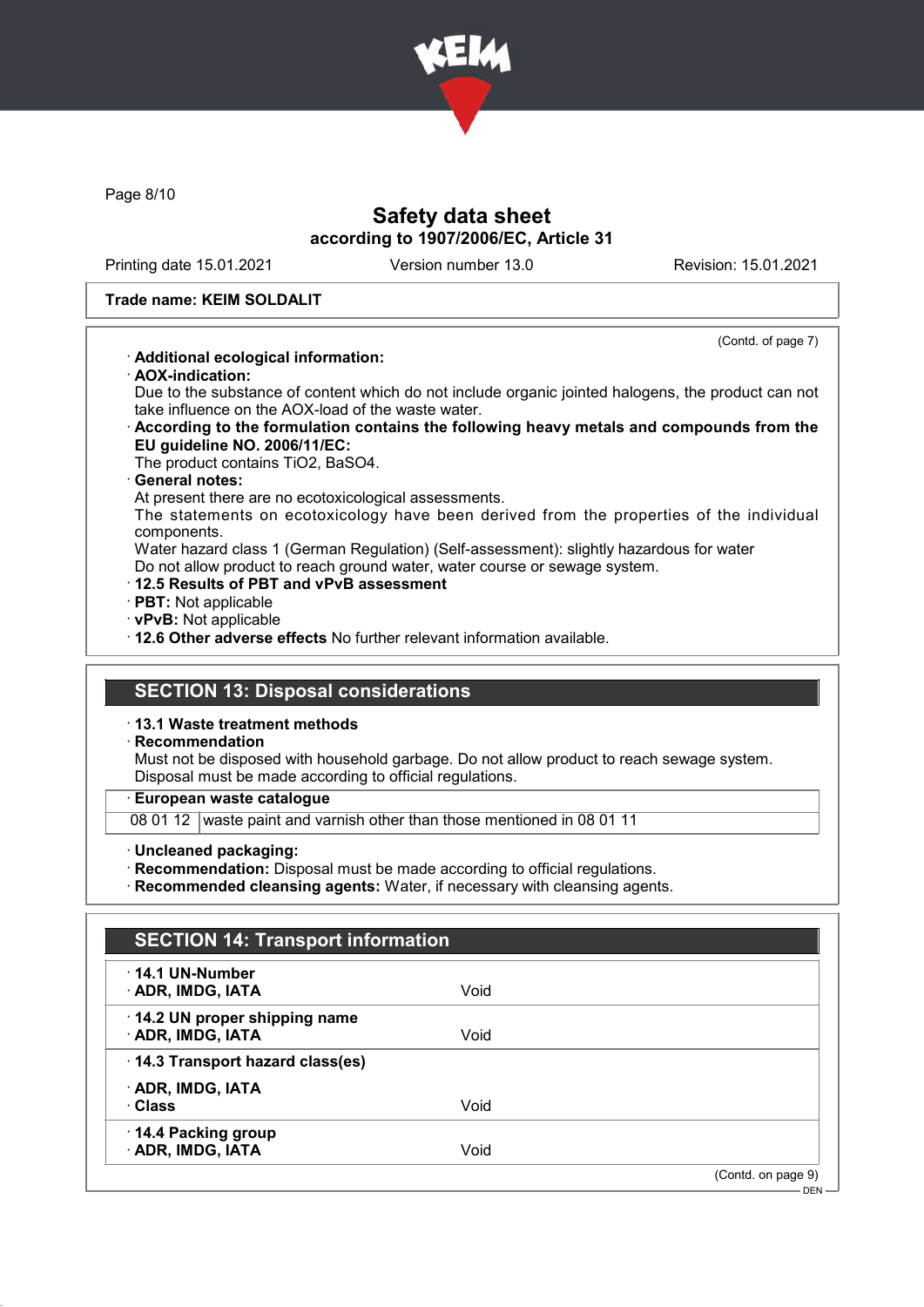

Page 9/10

### Safety data sheet according to 1907/2006/EC, Article 31

Printing date 15.01.2021 Version number 13.0 Revision: 15.01.2021

Trade name: KEIM SOLDALIT

|                                              | (Contd. of page 8)                                            |
|----------------------------------------------|---------------------------------------------------------------|
| ⋅14.5 Environmental hazards:                 |                                                               |
| · Marine pollutant:                          | No.                                                           |
| 14.6 Special precautions for user            | Not applicable                                                |
| 14.7 Transport in bulk according to Annex II |                                                               |
| of Marpol and the IBC Code                   | Not applicable                                                |
| · Transport/Additional information:          | No dangerous good in sense of these transport<br>regulations. |
| · UN "Model Regulation":                     | Void                                                          |

# **SECTION 15: Regulatory information**

- · 15.1 Safety, health and environmental regulations/legislation specific for the substance or mixture
- · Labelling according to Regulation (EC) No 1272/2008 For information on labelling please refer to section 2 of this document.
- · Directive 2012/18/EU
- · Named dangerous substances ANNEX I None of the ingredients is listed.
- DIRECTIVE 2011/65/EU on the restriction of the use of certain hazardous substances in electrical and electronic equipment – Annex II

None of the ingredients is listed.

#### · National regulations:

- · Waterhazard class: Water hazard class 1 (Self-assessment): slightly hazardous for water.
- · Other regulations, limitations and prohibitive regulations
- · Substances of very high concern (SVHC) according to REACH, Article 57 Not applicable
- · Product-Code/Giscode: BSW40
- · 15.2 Chemical safety assessment: A Chemical Safety Assessment has not been carried out.

### SECTION 16: Other information

This information is based on our present knowledge. However, this shall not constitute a guarantee for any specific product features and shall not establish a legally valid contractual relationship.

**Relevant phrases** 

H315 Causes skin irritation.

H319 Causes serious eye irritation.

H351 Suspected of causing cancer.

- · Department issuing SDS: KEIMFARBEN Germany, Product safety department
- Abbreviations and acronyms:

ADR: Accord européen sur le transport des marchandises dangereuses par Route (European Agreement concerning the International Carriage of Dangerous Goods by Road) IMDG: International Maritime Code for Dangerous Goods

IATA: International Air Transport Association

(Contd. on page 10)

DEN